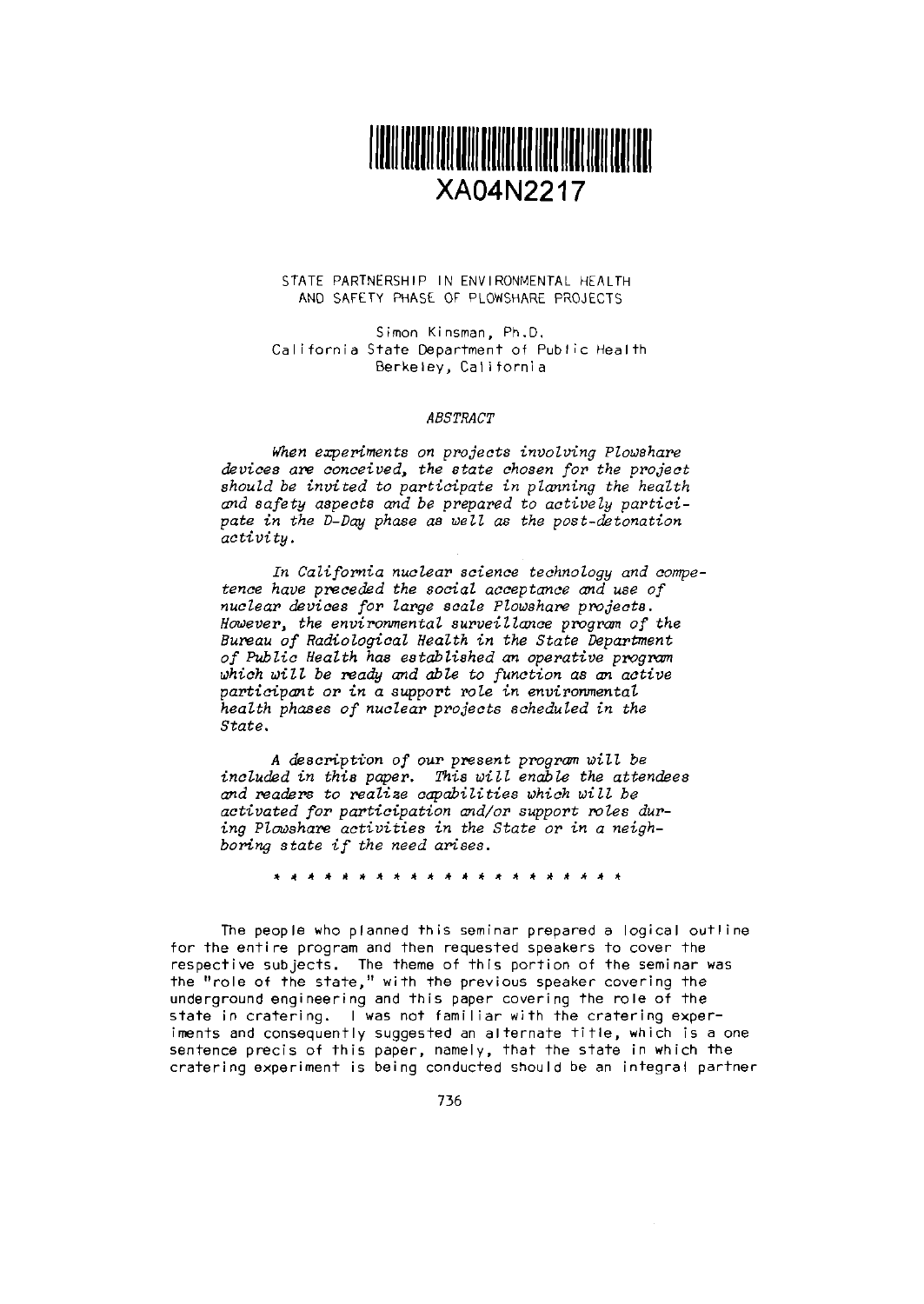in the project, with the neighboring states being alerted, informed, and ready to exercise their role in case the scheduled project did not proceed as planned. In each state, the environmental health phase is naturally handled by its health department.

# Background Information or How it was in California

On May 28, 1957, the AEC detonated the "Boltzman" nuclear device at 4:55 a.m., at the Nevada Test Site. About 6:00 p.m. the same day a portion of the cloud from this shot swung northwest across California through the area north of Lake Tahoe. It encountered localized thunderstorms and the resulting rainout gave measurable levels of radiation in scattered localities. Both the California Disaster Office and AEC monitoring teams checked these areas on May 28 and 29 and reported that the radiation levels found were not dangerous. However, in view of the State Health Department's responsibility for the health of the public in general and the safety of domestic water supplies in particular, a field survey to get firsthand detailed information was deemed desirable.

Since information regarding the exact path of the radioactive air mass was not available to the Department, the northeast quarter of the State lying north of U. S. Highway 40 and east of U. S. Highway 99 was selected for study. The plan followed was that most of the major high ways were to be traversed with gamma survey instruments. Water, mud. and snow samples were to be taken where background radiation indicated fallout had occurred or where possible concentration of radioactivity could have occurred (i.e., water reservoirs, stock ponds, other water catchment areas).

Due to the magnitude of the task, assistance in monitoring and sample collection was requested from Butte, Plumas, and Shasta County Health Departments. Field monitoring instruments were furnished by the California Disaster Office. Radioanalyses of the samples were done by the Sanitation Laboratory using the California Disaster Office Radiological Laboratory truck which was assigned to the Division of Laboratories. The truck was moved to Quincy for this study. Seventy samples were collected for analysis and approximately 1,400 miles of highway were monitored with gamma survey meters.

Of the 70 samples only 3 (the snow samples at Donner Summit, Gold Lake and Lassen Summit) had significant radioactive content. None of these snow banks drained directly to domestic water reservoirs. Water from the reservoirs supplying the Quincy water system showed barely measurable amounts of radioactivity. These findings were not considered to be of public health significance due to the small size of the reservoirs (with a high flow-though rate) and the rapid decay characteristics of fallout radioactivity.

A report of these findings was included in the July report to the Governor's office. The comment that radioactivity in the three snow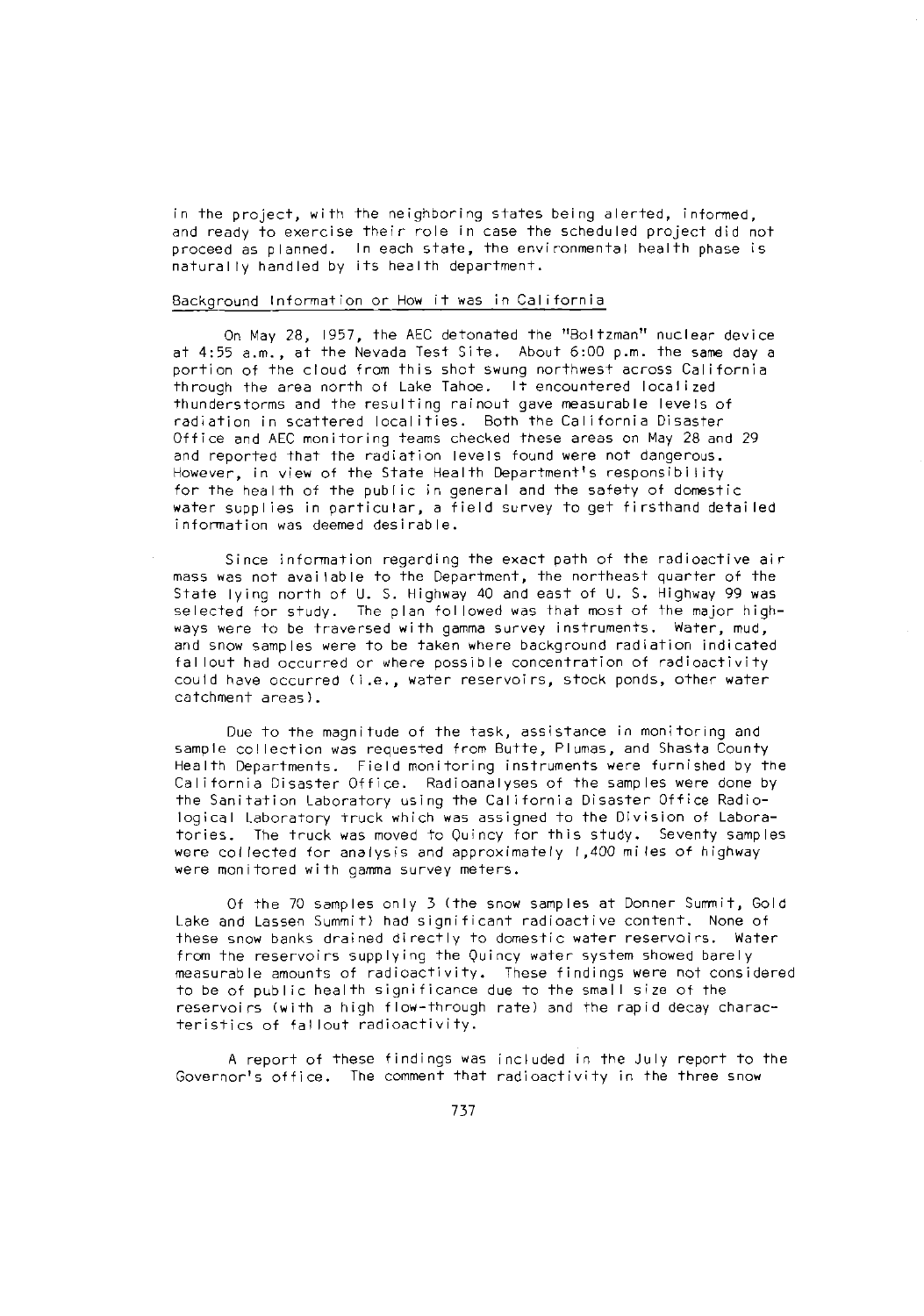samples was above the limit considered "safe for continuous ingestion" received wide publicity and resulted in several follow-up inquiries from residents and recreational users of the Sierra Nevada area.

Because of the intense public interest, and in order to verify the earlier conclusions, a second survey was made August 7 through.9. Lassen Volcanic National Park, Lake Almanor, Quincy, Gold Lake, Beckworth, Donner Summit, and the highways between these areas were checked. Thirty samples were collected and approximately 600 miles of highway were monitored with gamma survey meters. No background radiation was found above normal nor were any of the water samples found to contain measurable amounts of radioactivity. The only snow sample obtainable was from a small residual snow bank in Lassen Park. The radioactivity found was about the same as that found on the first sampling.

These studies were executed under a 1955 law on radioactive wastes which states, "No person shall bury, throw away, or in any manner dispose of radioactive wastes in such a manner as to endanger the lives or health of human beings."

In the first calendar quarter of the following year the U.S.S.R. was conducting atmospheric tests of nuclear devices. On March 29, 1958, the *California* State Department of Agriculture collected some samples of leafy vegetables which were submitted to Dr. Hardin Jones, of the Donner Laboratory at the University of California, Berkeley, for radioassay. The radioactive content of twelve samples of eleven kinds of leafy vegetables collected from nine different localities in the North Coastal, San Joaquin and Sacramento Valleys of California ranged from 1970 to 41,800 disintegrations per minute for the unwashed vegetables. The radioactivity of the washed vegetables was much lower than that found on the unwashed samples. The radioactivity was characterized as mixed fission products.

In January 1959, a paper entitled, "An Analysis of the Public Health Implications of the Proposed Tracer Study of Ground Water Replenishment Operations in Los ngeles County" was submitted by the University of California, Berkeley, to the California State Department of Public Health. The introduction in this paper states, "The University of California, Berkeley, has presented a research proposal to the Los Angeles County Flood Control District concerned with the application of tritium to ground water tracing. The immediate objective of the study is to determine the water users benefiting from reclamation operations in the Upper Canyon Basin of the San Gabriel River. The long-range interest of the District is to confirm the extent to which the water reclamation program in the various basins of the San Gabriel River is effective in replenishing the ground water bodies of the Main Basin and within and downstream of the Montebello Forebay. The primary interest of the Sanitary Engineering Research Laboratory of the Univer-5ity is to establish the utility of tritium as a means of tracing underground waste *travel. A* further interest is the general phenomenon of hydraulic dispersion in flow through porous media."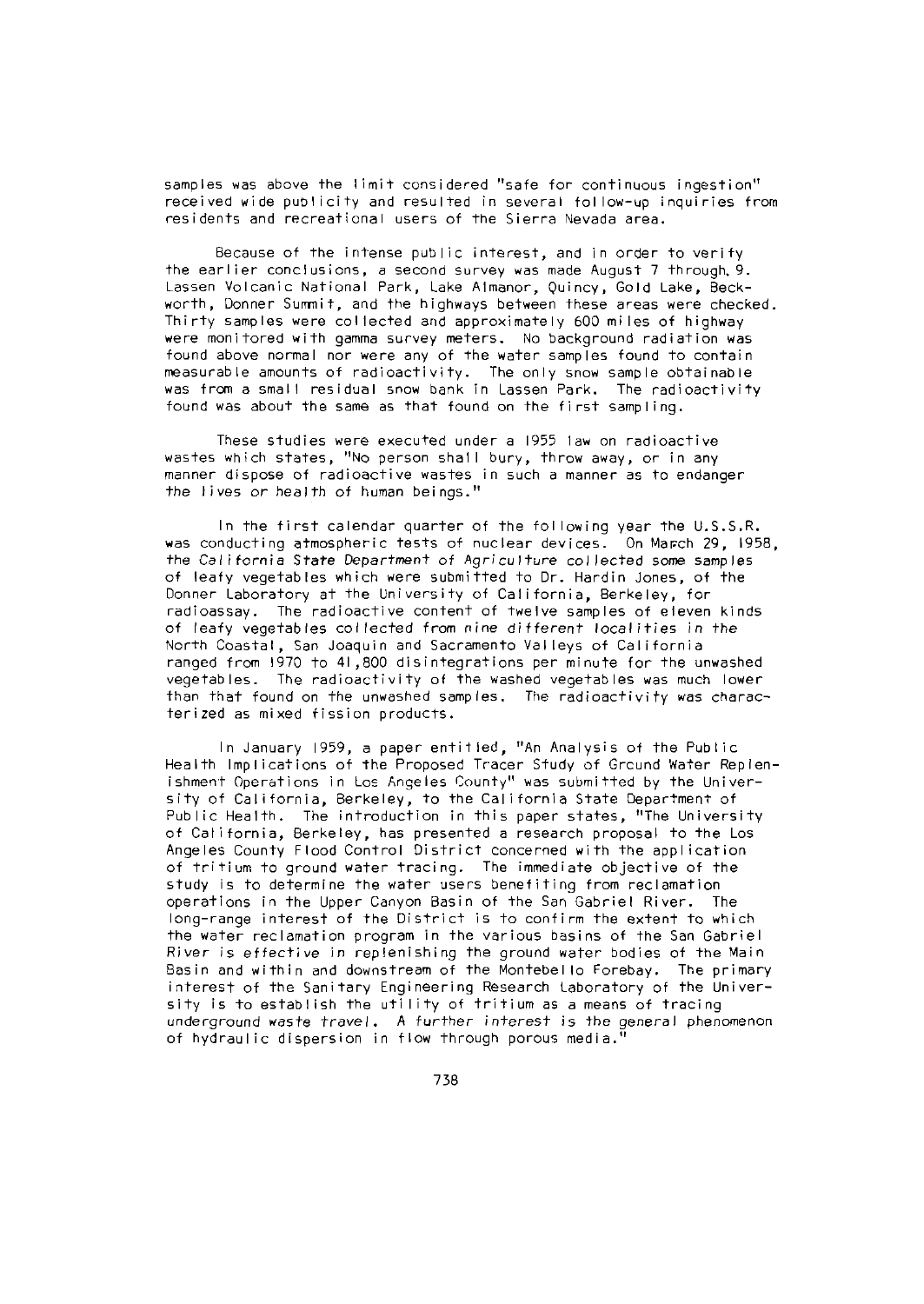The second paragraph of the Conclusions states, "The hazard of the investigation to the consumer in Los Angeles County has been demonstrated to be insignificant. The benefits of the investigation to the consumer are highly significant. A more economical development of the regional water resources will result in direct material benefits to all inhabitants. A better understanding of pollution movement in underground formations will be achieved with attendant improvements in water quality. The study is an opportunity for nuclear science to aid in solving a common problem in Southern California, that of a rapidly increasing demand for water and clearly limited water sources."

On January 23, 1959, the State Board of Public Health adopted a "Policy of California State Department of Public Health on Radioactive Tracer Studies," which contained six criteria. The proposed tritium tracer study met the six criteria but never materialized. It was rejected by adverse local public opinion.

# California Environmental Surveillance Program - <sup>1969</sup>

The essential features of this program are a radiochemical laboratory and a representative sampling network. The environmental media sampled are (1) Air, (2) Rain, Fallout, and Soil, (3) Domestic Water, (4) Sewage, (5) Milk, and (6) Diet. The samples are collected by 105 volunteer members of our local health departments. The location of the sampling stations and the number of stations for each of the six media sampled are shown in the following Figures I through 6. Table I is a summary of the environmental surveillance sampling and analyses.

These facilities and networks were tested and described in 1967 in an article by Amasa Cornish and George Uyesugi entitled, "Detection of Elevated Fallout Levels in California, January 1967." The abstract of the article which was published in Radiological Health Data and Reports, Vol. 9, Number 9, September 1968, is quoted:

"California received a heavy fallout of radioactive debris beginning 4.5 days after a foreign nuclear device was detonated in the atmosphere on December 27, 1966. Highest air particulate levels occurred in Berkeley and Sacramento. Values obtained after allowing 3 days decay were 98 pCi/m<sup>3</sup> of air for both. Other air sampling stations had lesser amounts of fallout and Fresno received essentially no fallout. All milksheds in California were contaminated to some extent with radioactive iodine. Del Norte and Humboldt milk with 397 and 280 pCi/liter, respectively, contained the highest concentrations of iodine-131. These values were estimated to result in thyroid doses to children of 33 and 23 mrads, respectively. The apparent halflife for iodine-131 in the environment was calculated to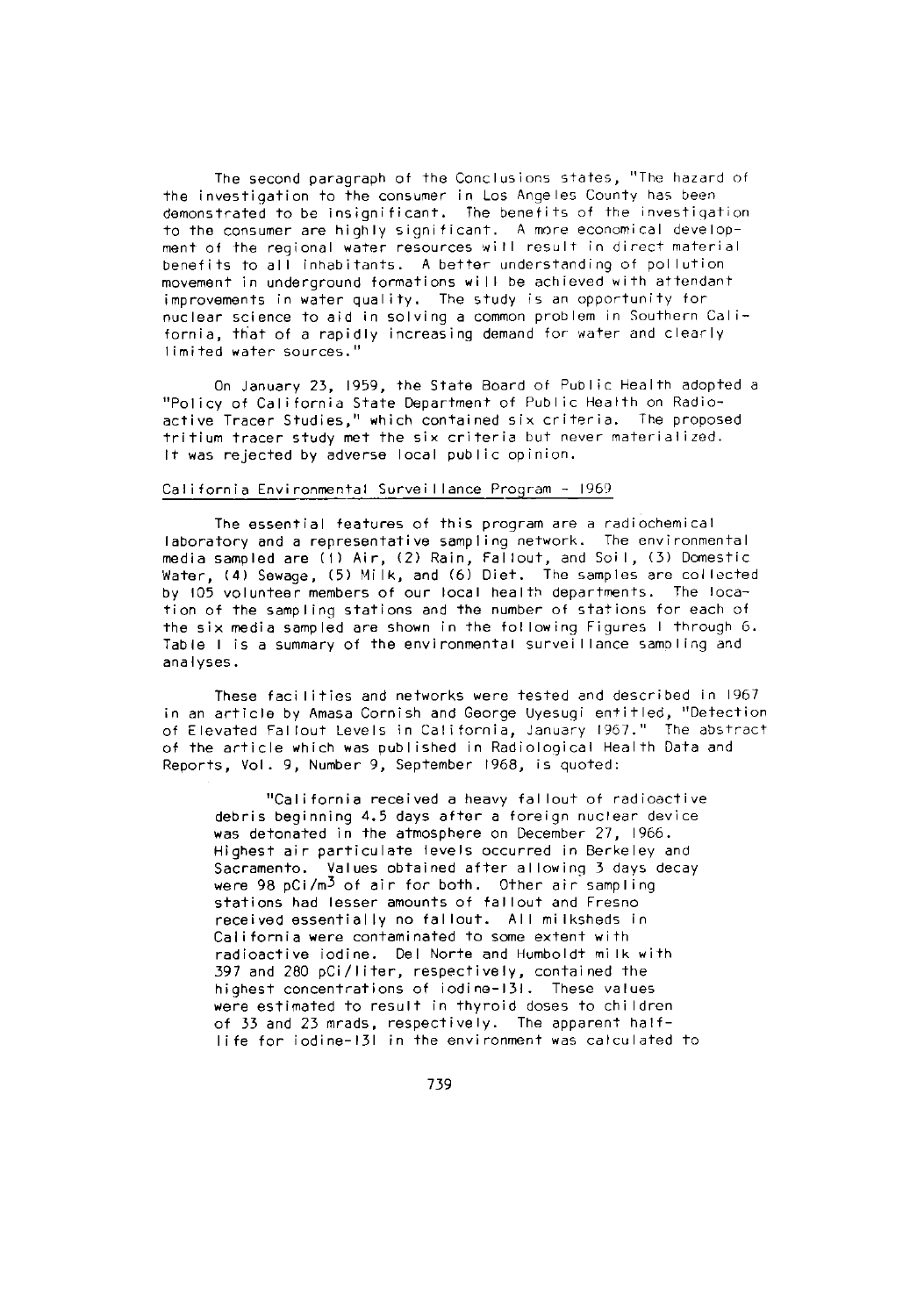

# **FIGURE 1** 740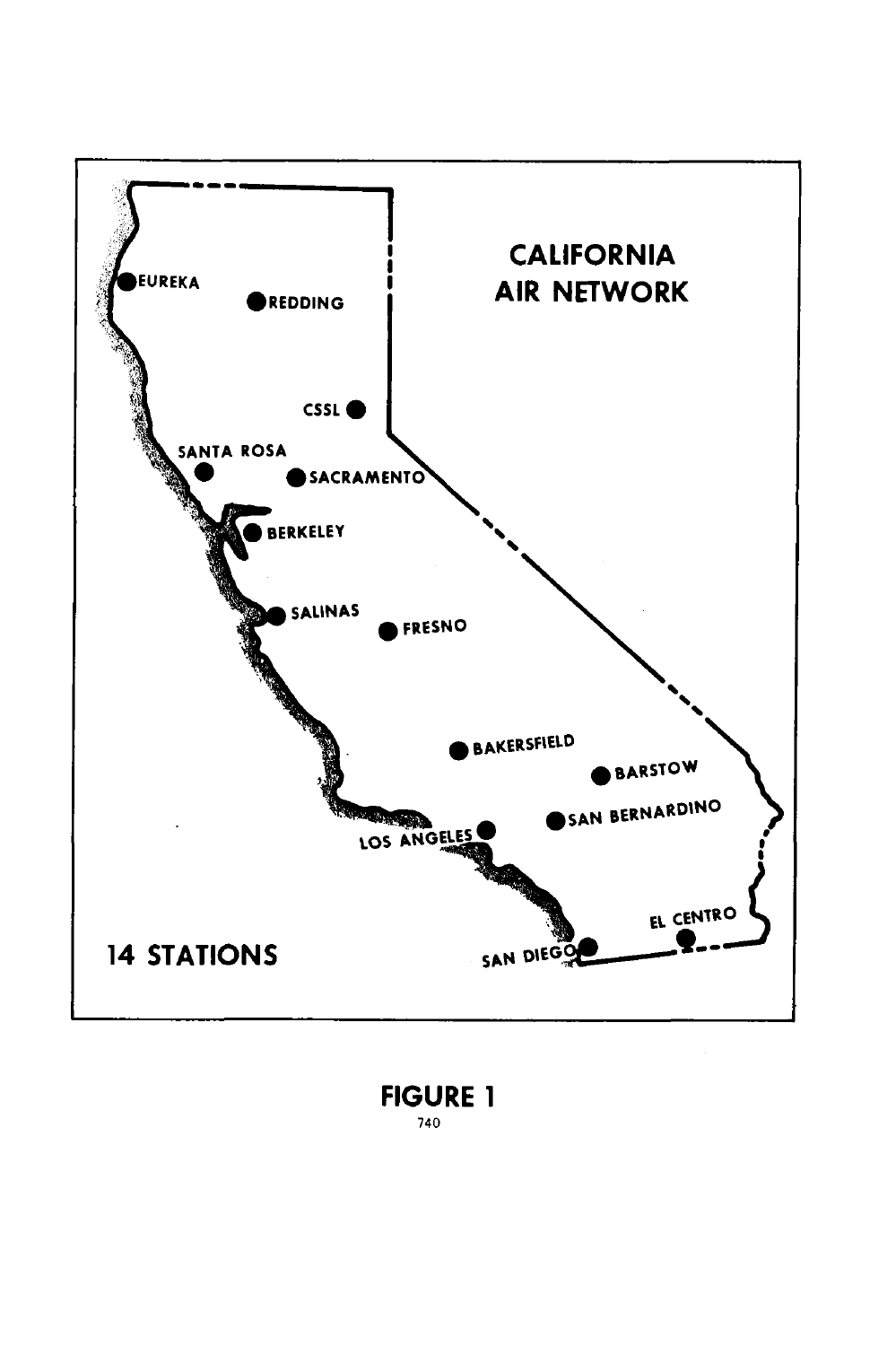

FIGURE 2 741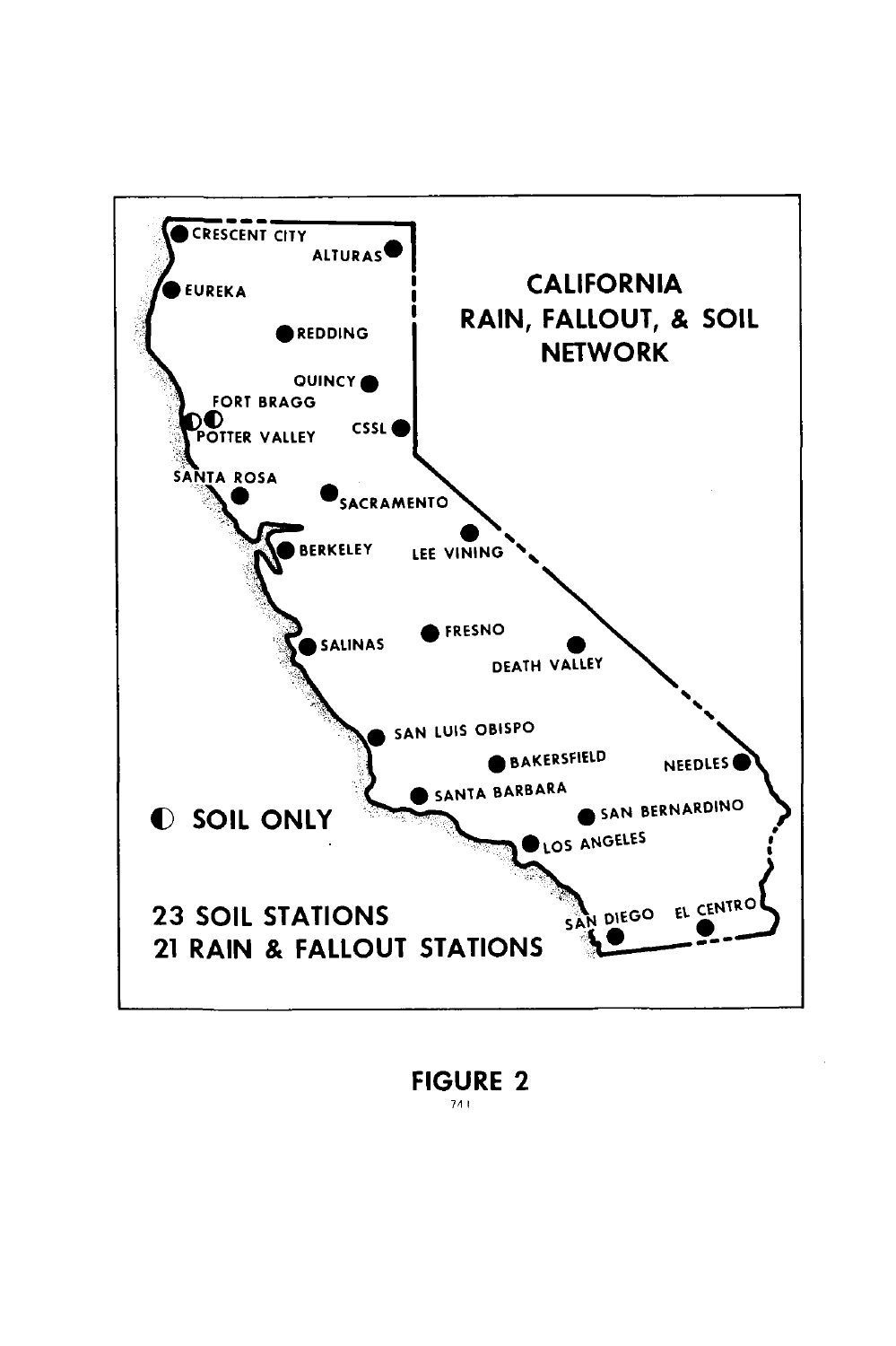

# FIGURE 3 *14?*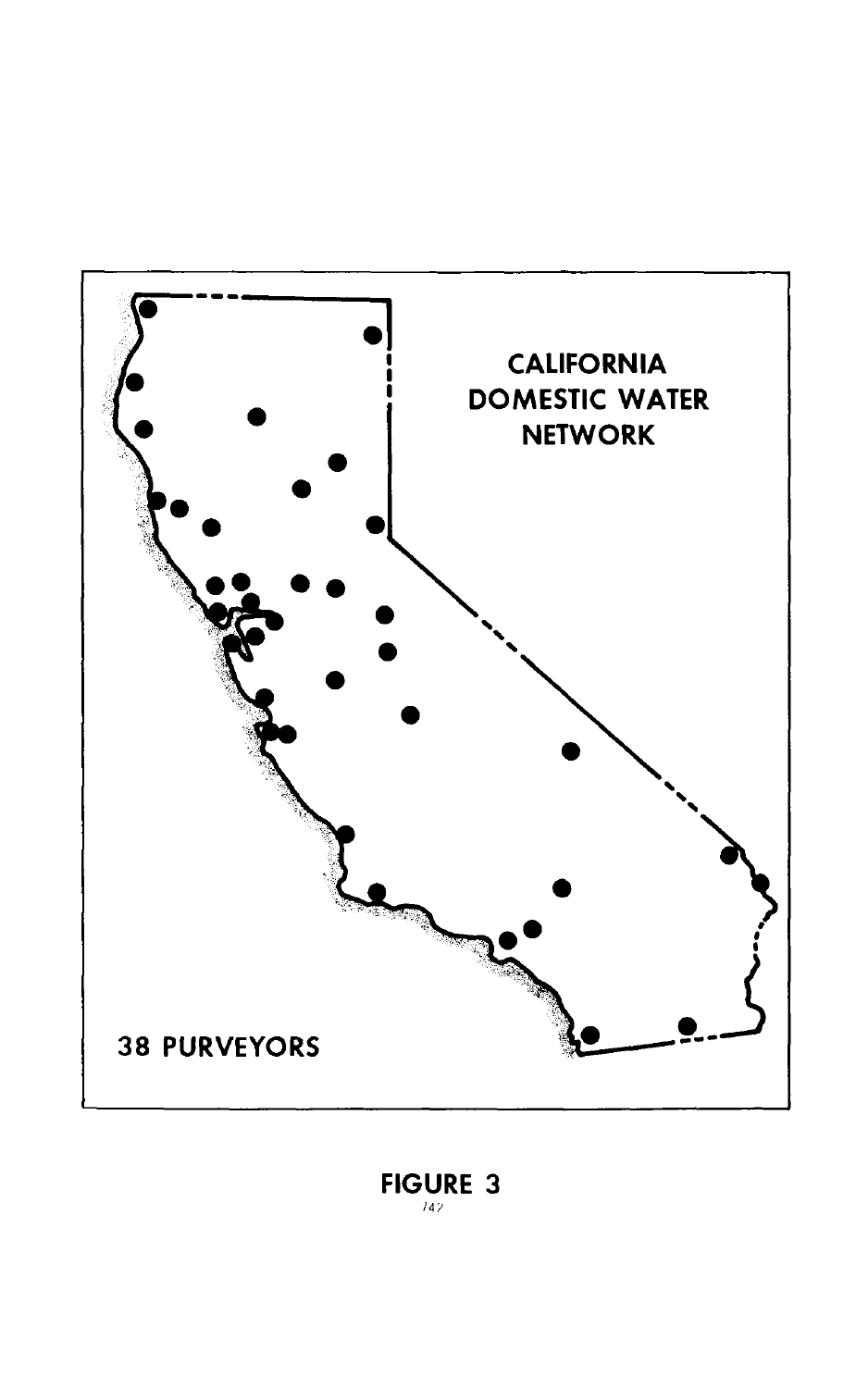

FIGURE 4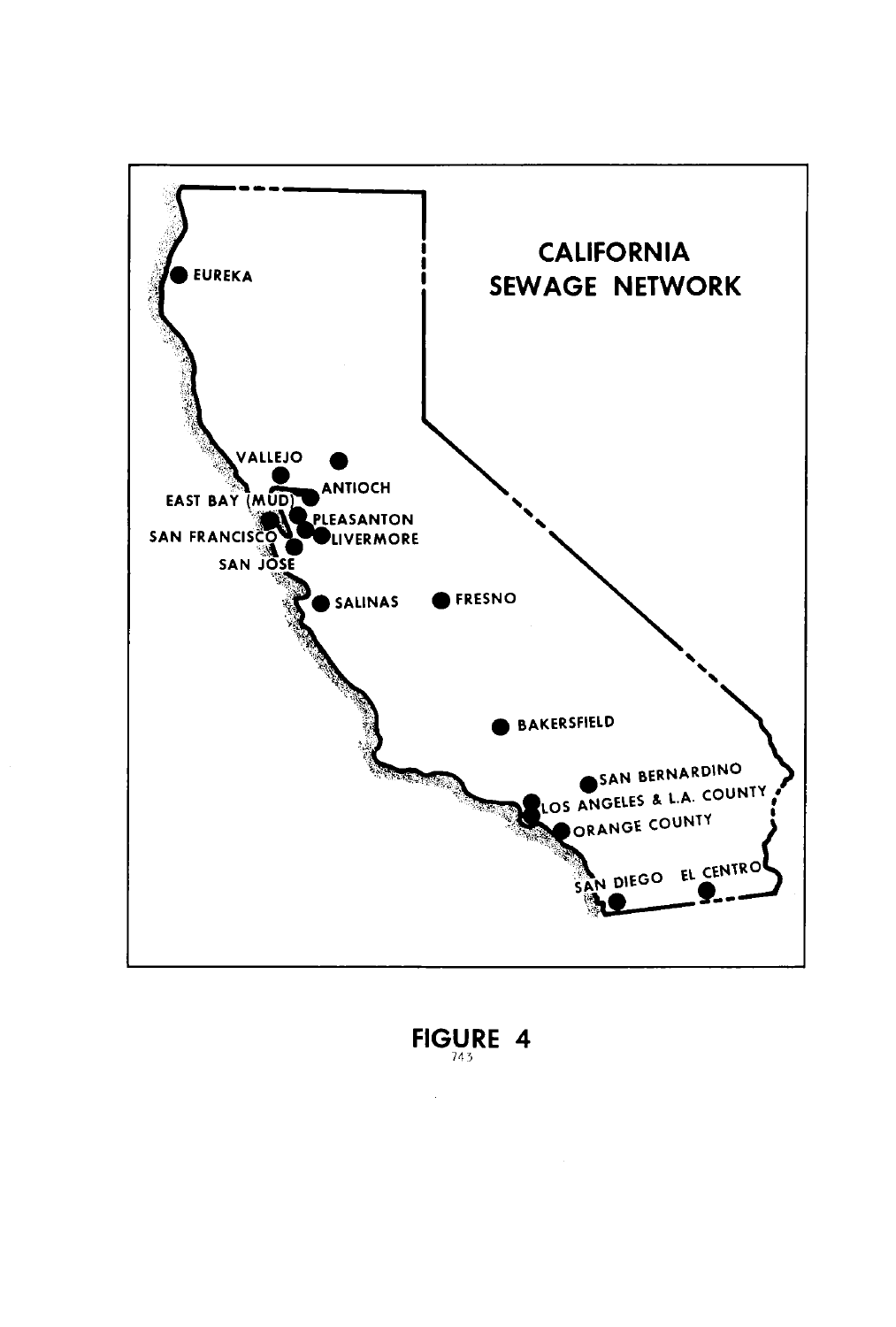

**FIGURE 5** /4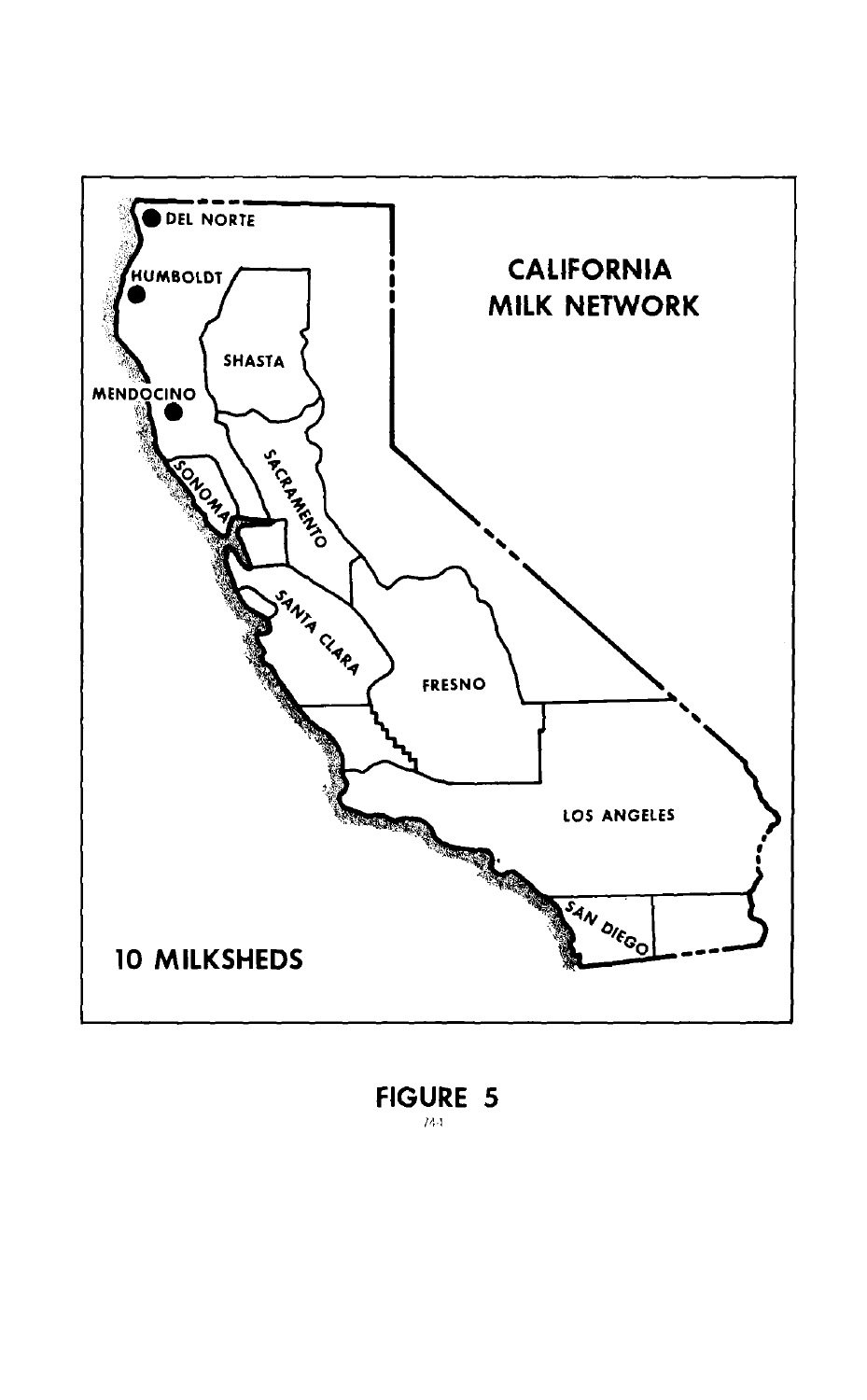

FIGURE 6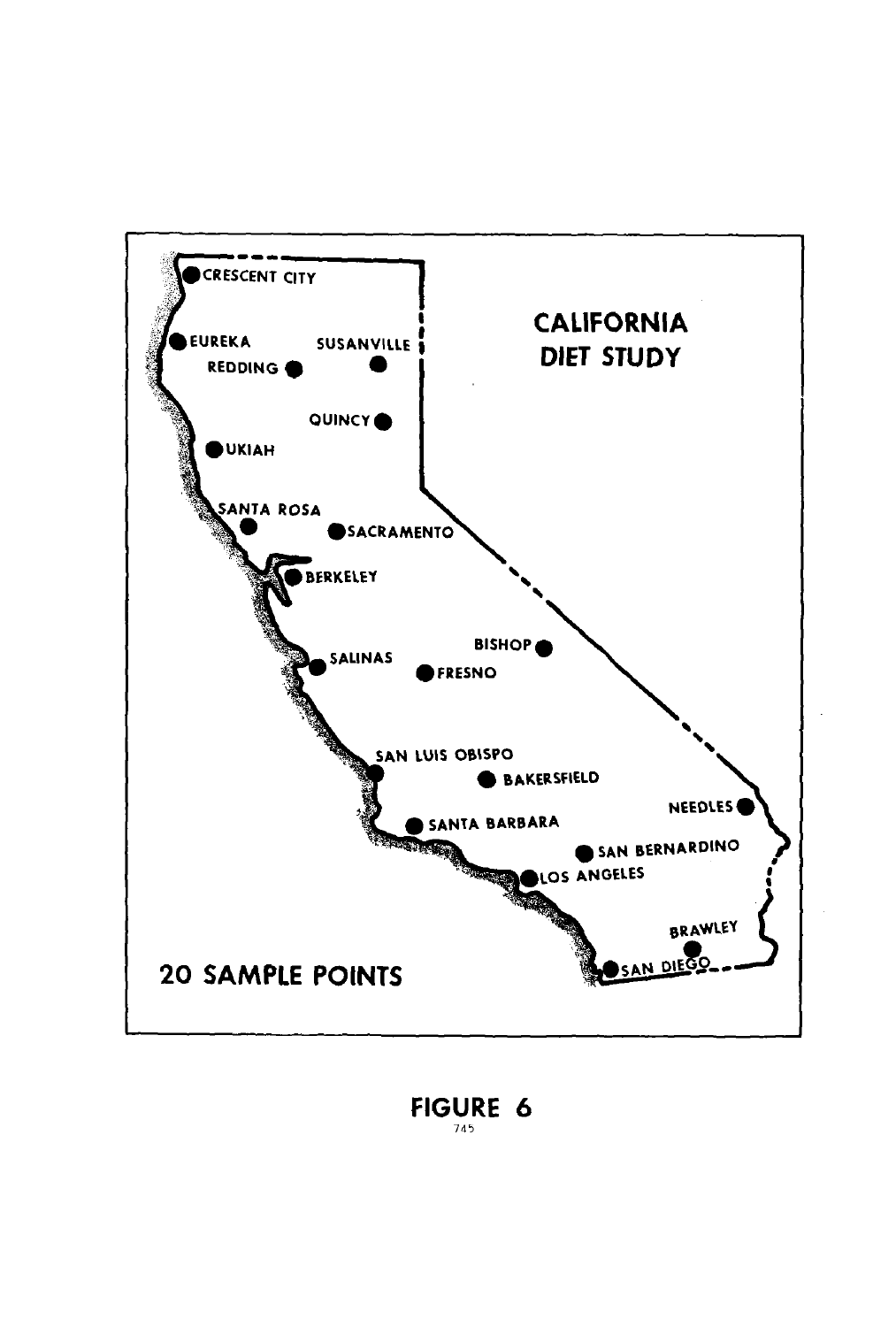# TABLE I

### SUMMARY ENVIRONMENTAL SURVEILLANCE SAMPLING AND ANALYSES

| Media<br>Sampled | Sampling<br>Stations | Sampling<br>Frequency  | Samples | Yearly Totals<br>Analyses |
|------------------|----------------------|------------------------|---------|---------------------------|
| Air              | 4                    | Daily <sup>3</sup>     | 4,224   | 6,276                     |
| Fallout          | 21                   | Quarterly <sup>2</sup> | 92      | 368                       |
| Water            | 50                   | Monthly                | 600     | 904                       |
| Sewage           | 20                   | Monthly                | 480     | 960                       |
| Mi Ik            | 10                   | Monthly <sup>4</sup>   | 120     | 360                       |
| Diet             | 20                   | Quarterly <sup>5</sup> | 80      | 520                       |
| Snow             | $\overline{2}$       | 5/Year                 | 60      | 60                        |
| Specials         | 12                   | I/Year                 | 240     | 480                       |
|                  |                      |                        | 5,896   | 9,928                     |

- I. Gamma scan for 8 isotopes reported as one (1) analysis above.
- *2.* 20 stations sampled quarterly; the Berkeley station is sampled monthly.
- 3. 10 stations sampled on work days only; 4 stations sampled every day.
- 4. Does not take into account increased ampling for continuing atmospheric nuclear tests.
- 5. From 1960-1964 the individual foods composing a diet were sampled. In 1964 the diet sampling replaced the food sampling.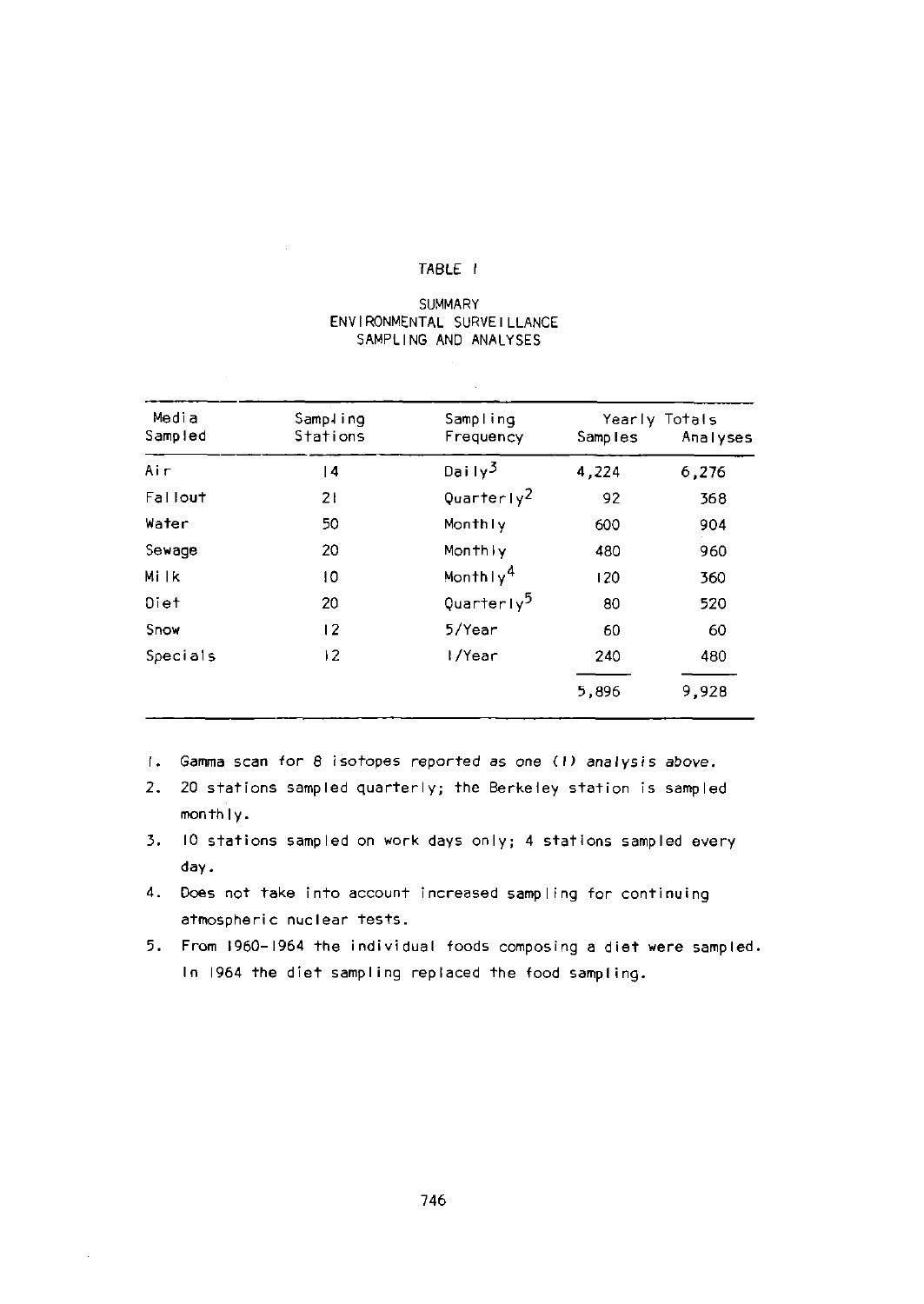#### be 32 days."

In addition to our radiological surveillance network, California has two other activities in its Bureau of Radiological Health, namely, (1) The X-Radiation Control Program which consists of Registration and Inspection of X-Ray Generators, the facilities in which they are operated, and educational assistance to the operators of this equipment; and (2) The Radioactive Material Control Program which includes Radium. This consists of a Licensing and Inspection group as required by AEC/States Agreement. However, California and several other states exercise control of Radium which has never been regulated by a Federal agency.

The State also has considerable manpower and equipment in the State Disaster Office, including (1) radiation measuring and calibration devices and facilities and (2) a statewide communication network tied in with the State Highway Patrol and the Police and Sheriff's Offices. Last year the State Department of Public Health and the State Disaster Office signed a memorandum of understanding for cooperative participation in handling emergency incidents involving radioactive materials. This cooperative activity includes the authority to impound or quarantine the radioactive material involved for the protection of the public. We have had two training courses recently on management of incidents involving radioactive material. These were sponsored by the State Health Department and the U. S. Public Health Service. In reviewing this information, it becomes obvious that the State has a rather complete radiation protection program.

# Role of State Health Department in Plowshare Projects

With such equipment, facilities and competence available in a number of states--the Utah State program having been described in detail to you yesterday--the states are ready to assume the responsibility, in the Piowshare Program, granted them under the Federal Constitution, which is the protection of public health.

This role is beautifully described by Herman E. Hilleboe, M.D., DeLamar Professor of Public Health Practice, Columbia University, School of Public Health and Administrative Medicine, State of New York, in Chapter 111, pages 23-31, of the Radiological Health Program Guide prepared by the Southern Interstate Nuclear Board for (and published by) the U. S. Department of Health, Education, and Welfare, Public Health Service, April 8, 1966. Page 29 of this reference shows the respective roles of the Public Health Service and State Health Agencies in Radiological Health, including the degrees of responsibility of each agency.

The legality of the responsibility of the state in protecting the public from radiation exposures was stated well by Mitchell Wendell, Ph.D., L.L.B, Counsel for the Council of State Governments, Washington, D. C., in Chapter II, Legal Aspects of Federal-State Relations in Radiation Protection, Radiological Health Program Guide referenced above.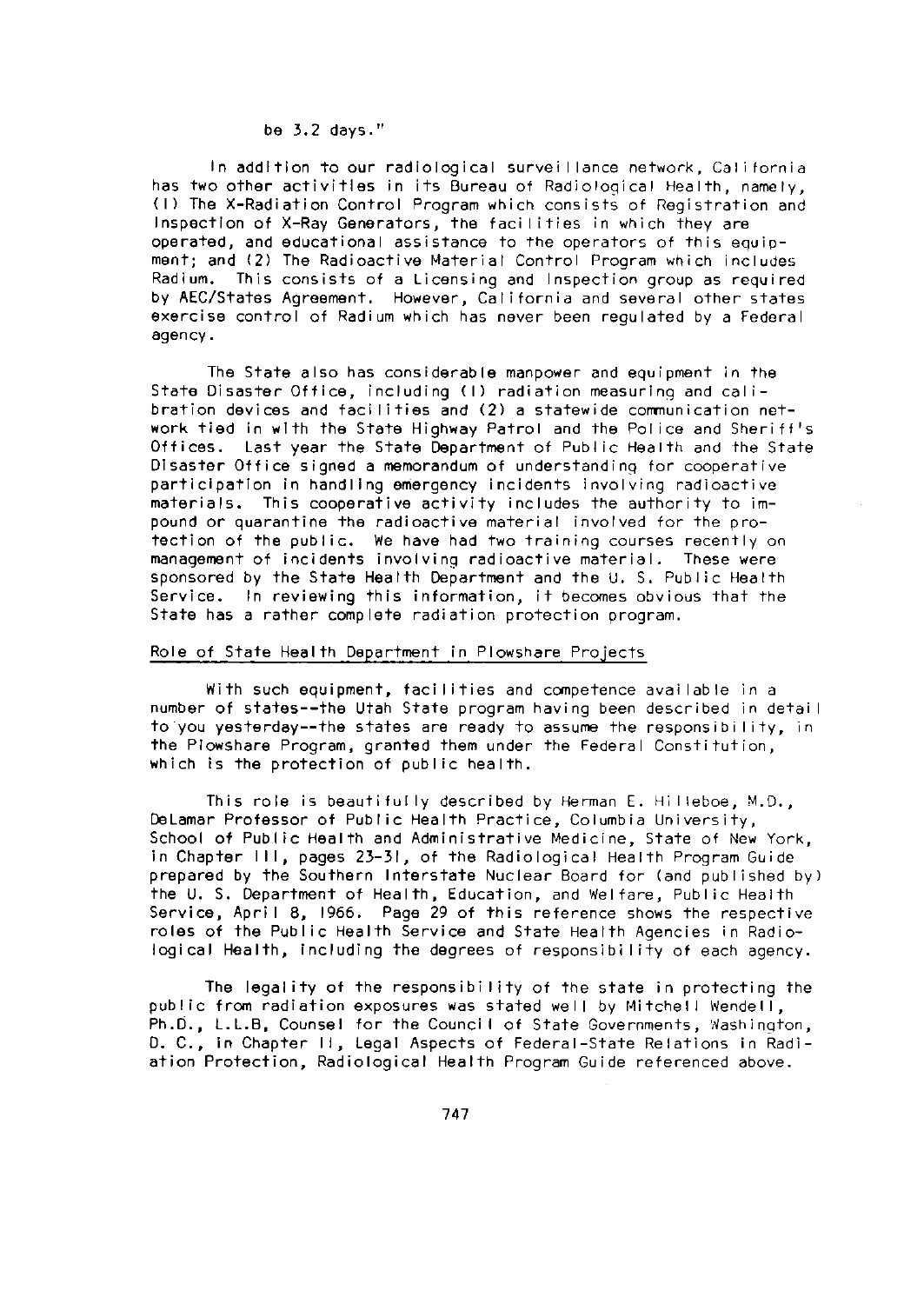The following is a quotation from pages 19 and 20 of this reference.

"Federal-State relations in radiation protection from nuclear sources is a subject of peculiar import because of the unusual circumstances that attended the first harnessing of nuclear power, and because the revolutionary nature of this still new force inspires awe. Logically and practically it is clear that radiation protection from whatever source is merely a specialized phase of public health and safety regulation. Yet, the activities and responsibilities of the Atomic Energy Commission and of the military establishment undeniably give the Federal Government a special interest. So far the major direction of Federal and State action has been to clarify responsibilities and relationships as much as possible, and to fit the health and safety aspects or radiation protection Into existing patterns of State and local administration and lawmaking as rapidly as practicable. Any other course would raise confusing questions of law and practical administration.

"Conclusion. State activities in radiation protection, and more broadly in the entire field of radiological health as well, rest on several legal foundation stones. That the police power includes the power to protect the public health is both elementary and obvious; the conventional definition of the constitutional concept of police power is the power to regulate and protect 'health, safety, morals, and welfare.' Since this authority is left with the States by the Federal Constitution, its exercise is a legal attribute of all State governments. As already pointed out, some States have so far considered the police power to be sufficient basis for the assertion of jurisdiction to engage in any and all phases of radiation protection. An increasing number of States, either because they consider agreements with the AEC essential to their programs or because they look upon them as merely advantageous, are becoming agreement States. In these jurisdictions the police power is supplemented by the statutory assurance from Congress that no conflicting action of the Federal Legislature is likely to oust the legal authority of the State.

"From the administrative point of view, the basis for State and local action also is clear. No matter how ingenious theorists become in building a separate category for nuclear activities, it remains true that State and local governments--not the Federal Government-inspect structures, issue and enforce sanitary codes, provide service and regulation in the field of industrial hygiene, fight fires, and patrol highways. Whenever the results of nuclear activity impinge on any of these areas, as they must constantly do, the State and local governments are the only ones in a position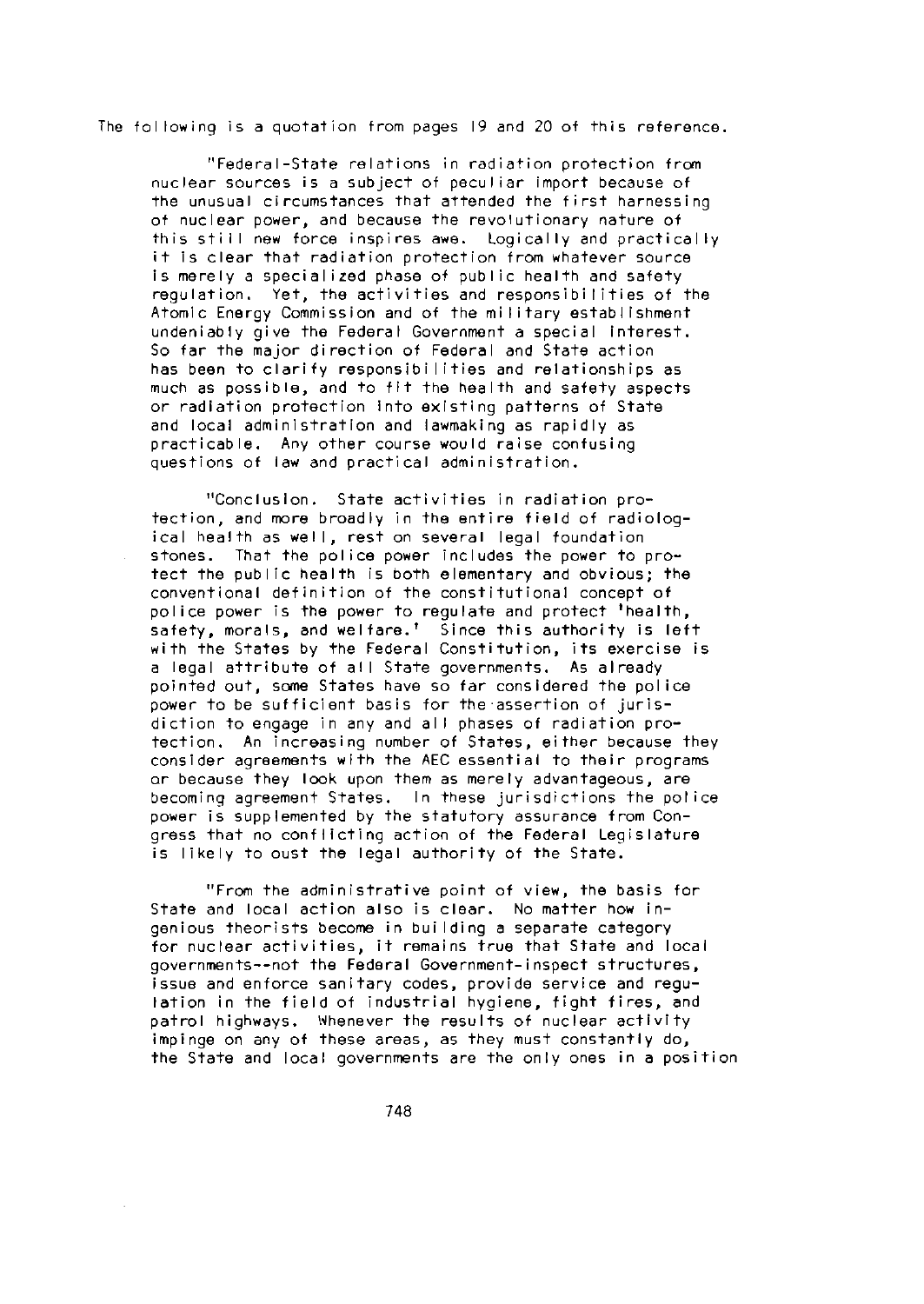to act. They may do so with more or less skill, depending on their training and resources. They may do so more or less effectively, depending at least in part on the degree of specific authority to deal with nuclear-related matters conferred by State and local law. But they will act, or the public will be unnecessarily exposed to danger."

Earlier this month, 48 states were represented at the Conference of State Directors of Radiation and Safety Control Program. I do not have the permission to speak for this group. However, you have heard the remarks of the preceding speaker who is President of this organization, and you can see that he is inclined to support the State role as presented above. I hope the Conference of State and Territorial Officers will accept the report of this Conference of State Directors of Radiation and Safety, one part of which appears under the heading of Radiation Control Nationally and a sub-heading, "Ionizing Radiation--- State Control," and reads, "The States are responsible for uncontrolled radiation sources in the environment as an unexpected result of a Plowshare project."

The respective states should have no fear of accepting the responsibility granted them under the Federal Constitution whether or not they have an AEC/State Agreement or whether they have a complete radiological health program. The State/Public Health Service relationship and support for this program is the same as it is for any other state program in protecting the health of the public. If the problem is too large to handle with the state resources, assistance will be furnished on request from the Public Health Service.

In regard to Plowshare in particular, each respective state would like to be a partner in this enterprise, with industry and the AEC being the other partners. We do not consider ourselves equal partners for a I of the negotiations. However, after the detonation and particularly if it is in our State, the State may have a major role. In being a partner, we expect to be called into the planning meetings as early as possible, and I might say the earlier we are involved, the sooner wi 11 the project become a reality. The states should notify the PHS through its regional office and have this organization present at the first orientation meeting and most of the following meetings. After the first meeting, the State and PHS will prepare a draft of the cooperative plan to follow. This plan will be reviewed, modified, and updated frequently by both parties.

The success or failure of a proposed Plowshare project in any State will be determined by the public relations role executed by the State. This role will be more effectively executed if the State is informed early and can adequately and appropriately inform the local health authorities who will get the right story to the local press and residents as soon as possible. Yesterday Herb Parker stated he wasn't sure which radiation protection group the general public wi I I trust. The local health group has been the protector for health and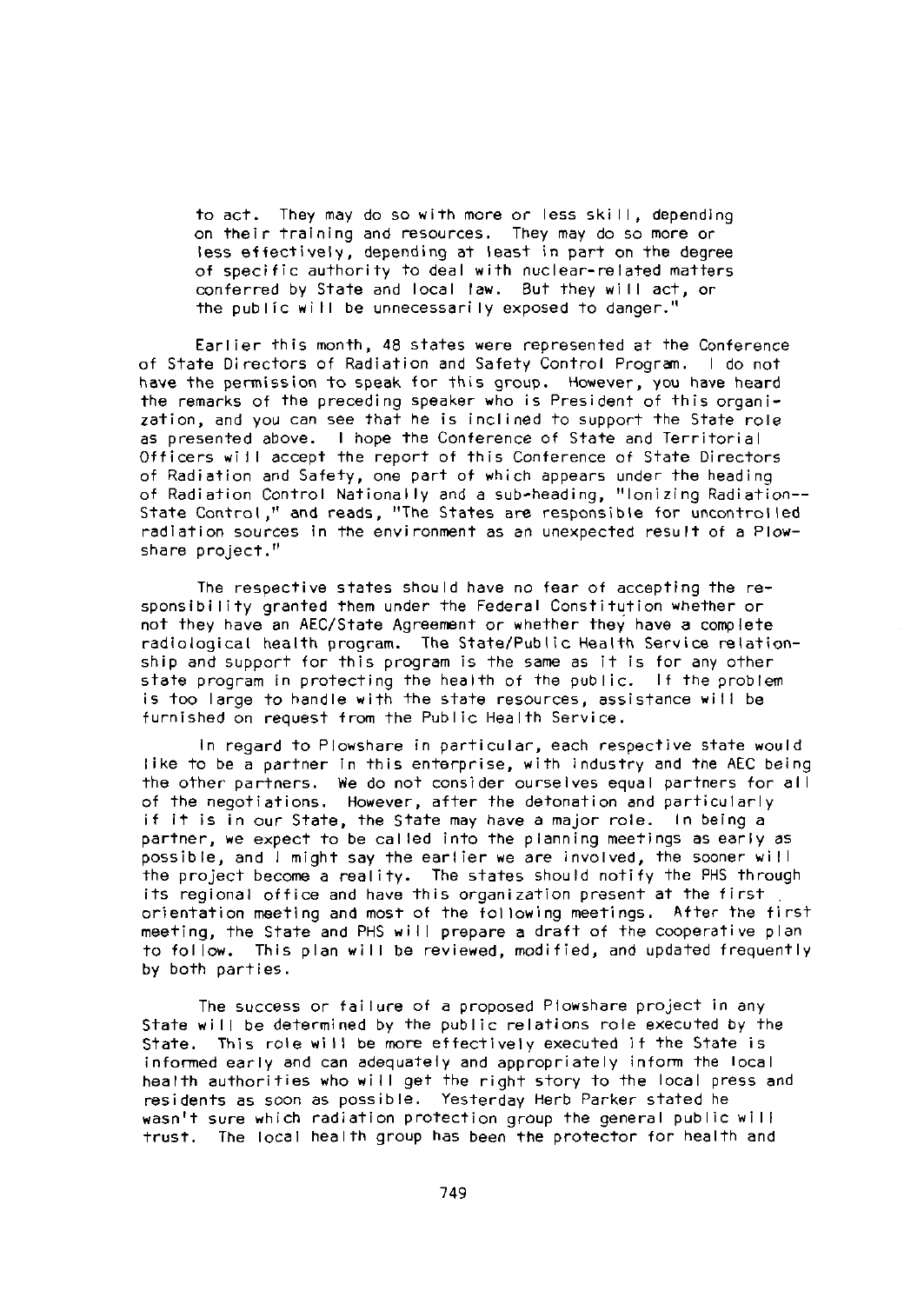safety for so long the odds are in favor of their gaining the confidence of the local people and thereby effecting a good public relations program which will lend public support to the project, and as Abraham Lincoln said, "With public support you can do anything and without it you can do very little." This quotation is most applicable to Plowshare, and I repeat: If the AEC will include the States as a partner in the early talking and planning stage of Plowshare projects the chances of their becoming a reality are better than the odds in most of the activities in this city and the accomplishments will be realized much sooner.

I thank you for your devoted attention through the last phase of this seminar.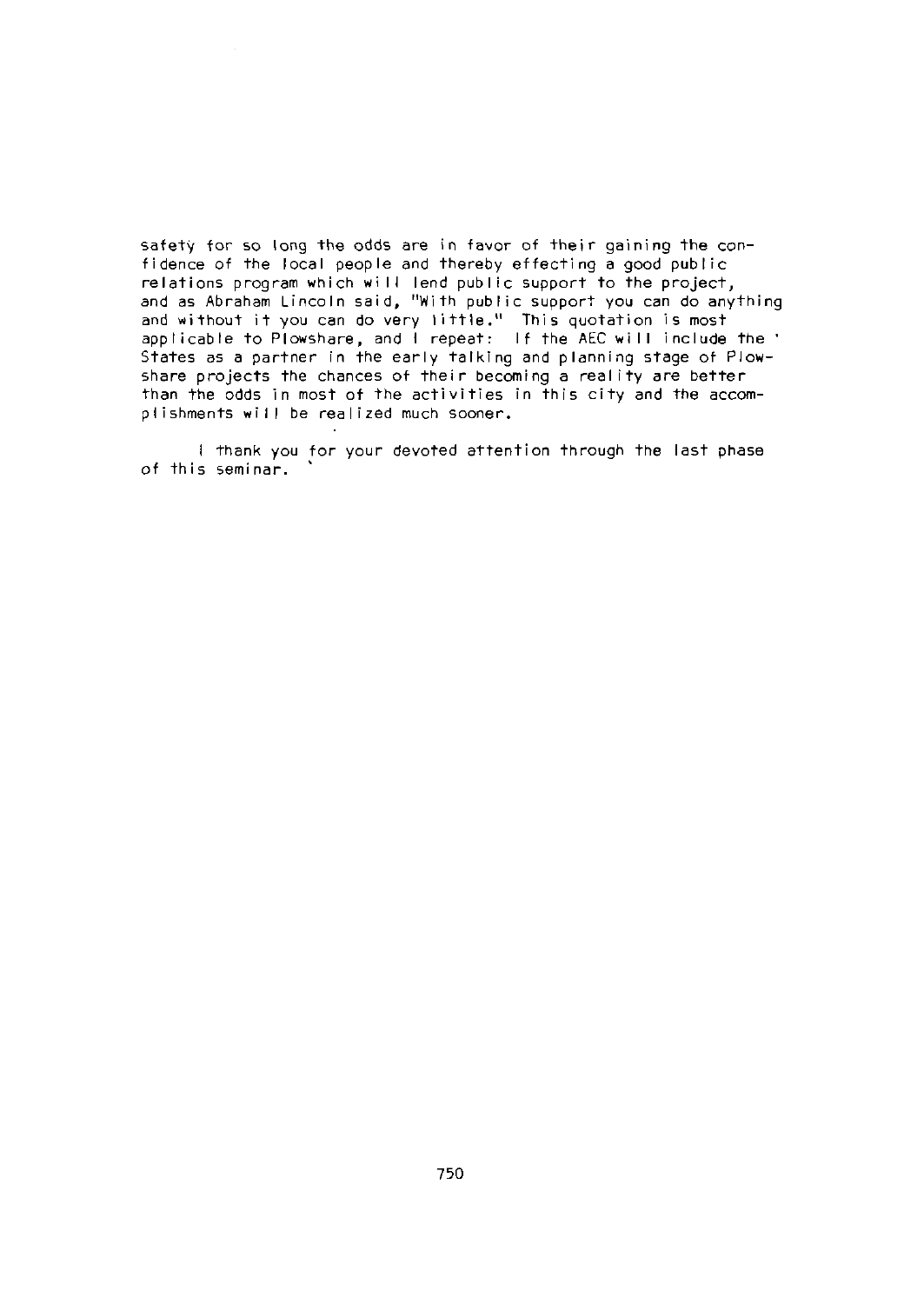From James Payne:

What analysis do you run on the sewage effluents and why?

ANSWER:

The California Radiological Monitoring Program Includes the sampling of 20 sewage treatment plants throughout the state. Analyses of sewage samples, effluent and sludge, for alpha and beta activity provide a means of monitoring to Insure that Industrial radioactive wastes discharged Into sewerage systems do not exceed prescribed limits. The surveillance of sewage assumes greater Importance as Isotope licensees become more numerous and as the quantity per user Increases.

Water used by a city enters the city as domestic drinking water and leaves the city as sewage. If the city adds no radioactivity to the sewage, the radiological content of the domestic water and sewage should be the same. Therefore, interest centers around the difference In yearly averages between the radioactivity In the sewage effluent and the domestic water Influent, and the ratio of sewage radioactivity to domestic water radioactivity. For example, two cities might have the following:

| City | Water   | Sewage   | Difference Ratio |     |
|------|---------|----------|------------------|-----|
| A    | 10pC1/1 | 15 pC1/I | 5 pCi/l          | 1.5 |
| в    | 10pC1/I | 80 pCi/1 | 70 pCi/l         | 8   |

Obviously, something is happening to city B that should be investigated while cty A appears to be normal. In 1967 these ratios, in California cities that were sampled, ranged from 1.0 to 78 and the differences from 04 pCI/I to 37.4 pCI/1.

The present policy in California is that no city should discharge to the uncontrolled environment a sewage effluent containing more than  $\text{lxl0}^{-7}$ VCI/ml (100 pCi/lIter) above the domestic water entering the city. In practice, the Bureau of Radiological Health of the California State Department of Public Health becomes concerned when the discharge values are one third of the maximum permissible value of 100 pCi/liter. An Increase to this concentration Indicates that some or several discharges are releasing too much radioactivity Into the sewerage system. These discharges may be In excess of California's Radiation Control Regulations which are compatible with 10 CFR 20. A followup to determine the source of this Increase In radioactivity enables us to determine licensee compliance or non-compliance with our regulations.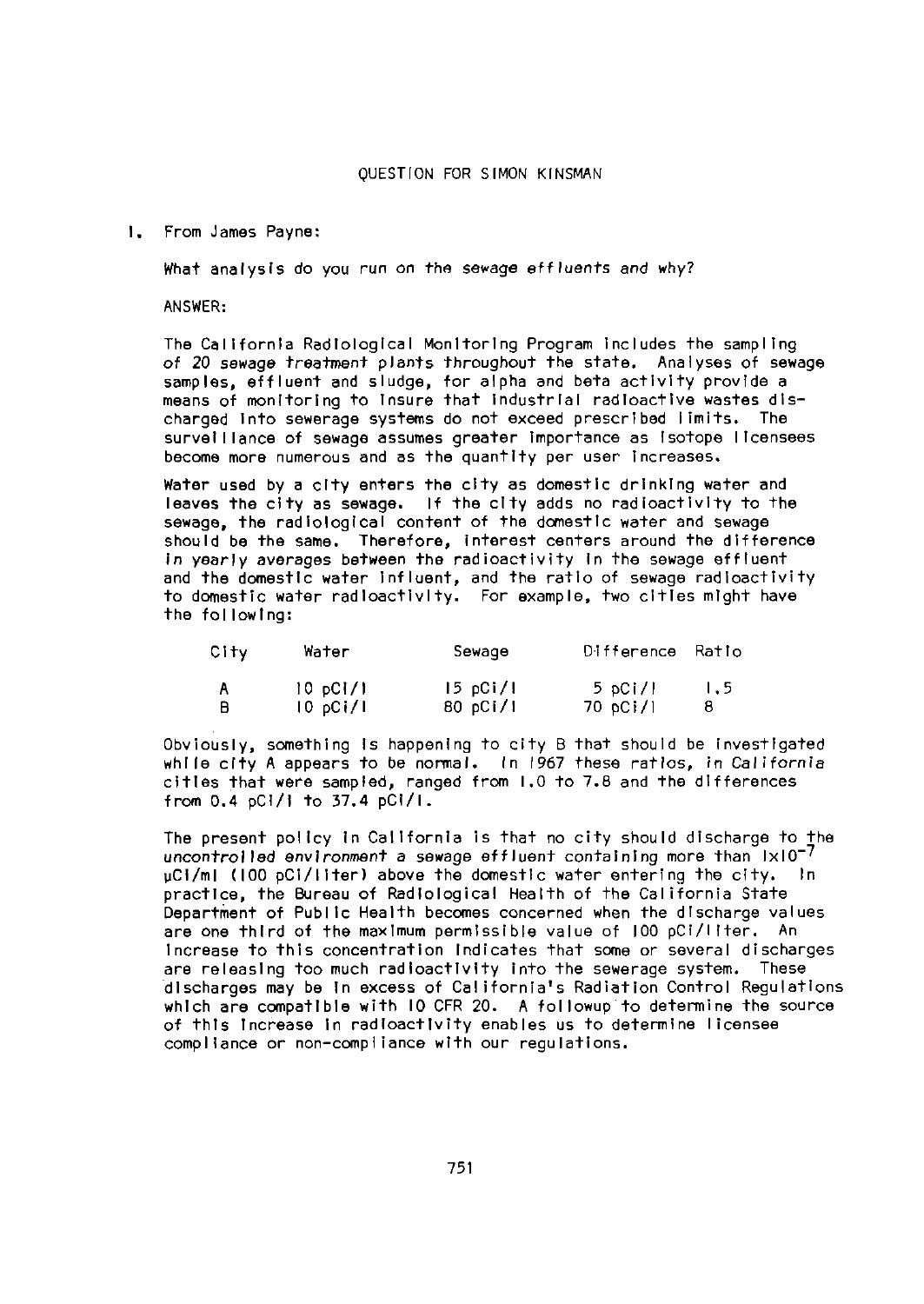#### DISCUSSION OF HIGHLIGHTS AND CLOSING REMARKS

Dr. Raymond T. Moore Acting Director, BRH U. S. Public Health Service Rockville, Maryland

Summarizing four full days and 38 pages of a technical symposium Is an herculean task. It would be impossible, In the few minutes allowed me, to dwell adequately on each of the papers presented. Rather, I would like to review some reasons why we thought this symposium was both timely and necessary.

First and foremost In our mind was the need to emphasize the health and safety aspects. While our laboratory In Las Vegas and a few states have been deeply Involved In Plowshare, the public health aspects were not widely known. Up to now there had been no forum where we and our colleagues could exchange ideas or views relating to the public health aspects of the Plowshare Program.

We considered it important to present the results and analyses of relevant studies of Plowshare activities conducted by various organizations. We believed It important to include discussions of air blast and ground motion effects as well as the transport of radioactivity for these are also of public health concern.

We attempted, and I believe succeeded, In bringing people of diverse interests and views together. In our opinion, it was necessary to bring into focus those problem areas where more research or information Is needed.

Several of the speakers emphasized fwo major problems of concern. The more Important of these Is the need for declassification of certain Plowshare Information. I believe you will be faced with resistance to the Plowshare Program from scientists and the general public as long as such data is kept under security wraps. People want to know the facts and be able to render their own judgment. Congressman-Hosmer spoke of that In his excellent speech at the banquet Tuesday evening. He proposed that the AEC take steps to separate the Plowshare development activities from weapons development.

Dr. Carlyle Thompson indicated the other problem by noting the need of the states for public funds to monitor the environment after Plowshare events. Some way must be found to support state programs financially in order that they may gear up adequately to support industrial Plowshare projects.